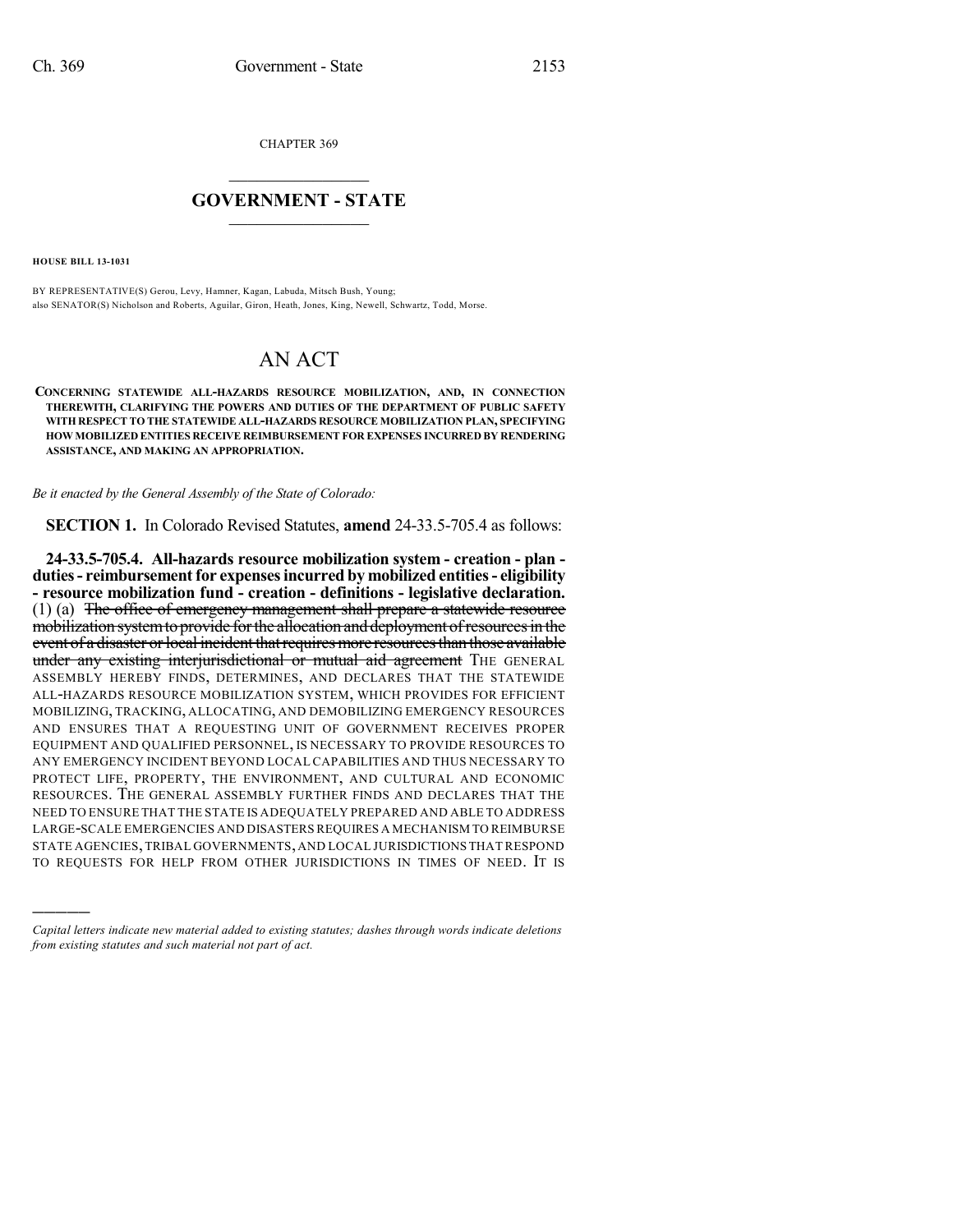THEREFORE NECESSARY TO:

(I) FORMULATE THE POLICY AND ORGANIZATIONAL STRUCTURE FOR LARGE-SCALE MOBILIZATION OF EMERGENCY RESOURCES IN THE STATE THROUGH CREATION OF A STATEWIDE ALL-HAZARDS RESOURCE MOBILIZATION SYSTEM;

(II) ESTABLISH THE MEANS BY WHICH STATE AGENCIES AND TRIBAL AND LOCAL JURISDICTIONS MAY BE REIMBURSED FOR EXPENSES THEY INCUR WHEN MOBILIZED BY THE EXECUTIVE DIRECTOR PURSUANT TO THE MOBILIZATION PLAN; AND

(III) PROVIDE A PROCEDURE TO REIMBURSE A HOST JURISDICTION WHEN IT HAS EXHAUSTED OR WILL EXHAUST ALL OF ITS OWN RESOURCES AND THE RESOURCES OF ITS LOCAL MUTUAL AID NETWORK AVAILABLE UNDER A MUTUAL AID OR INTERJURISDICTIONAL AGREEMENT.

(b) IN ACCORDANCE WITH SECTION 24-33.5-713, IT IS THE INTENT OF THE LEGISLATURE TO ENCOURAGE POLITICAL SUBDIVISIONS TO ENTER INTO MUTUAL AID AND OTHER INTERJURISDICTIONAL AGREEMENTS. SUCH AGREEMENTS PRODUCE ENHANCED EMERGENCY RESPONSE AND ARE THUS ESSENTIAL TO PROTECTING THE PUBLIC PEACE, SAFETY, HEALTH, AND WELFARE, INCLUDING THE LIVES AND PROPERTY, OF THE PEOPLE OF THE STATE OF COLORADO.

(2) The resource mobilization system created pursuant to subsection  $(1)$  of this section shall be developed in coordination with appropriate federal, tribal, state, local government, and private sector agencies and organizations. The system shall include mobilization procedures and may include provisions for reimbursement of costs. As used in this section, unless the context otherwise requires:

(a) "DIRECTOR" MEANS THE DIRECTOR OF THE OFFICE OF EMERGENCY MANAGEMENT CREATED IN SECTION 24-33.5-705.

(b) "EMERGENCY MANAGER" MEANS THE DIRECTOR OR COORDINATOR OF THE LOCAL OR INTERJURISDICTIONAL DISASTER AGENCY, AS DESCRIBED IN SECTION 24-33.5-707(4), OR OTHER PERSON, IDENTIFIED PURSUANT TO SECTION 24-33.5-707 (6), RESPONSIBLE FOR LOCAL OR INTERJURISDICTIONAL DISASTER PREPAREDNESS AND RESPONSE.

(c) "EXECUTIVE DIRECTOR" MEANS THE EXECUTIVE DIRECTOR OF THE DEPARTMENT OR THE EXECUTIVE DIRECTOR'S DESIGNEE.

(d) "HOST JURISDICTION"MEANS THE JURISDICTION HAVINGAUTHORITY OVER THE DISASTER OR EMERGENCY.

(e) "INCIDENT COMMAND SYSTEM" HAS THE MEANING SET FORTH IN SECTION 29-22.5-102 (3), C.R.S.

(f) "JURISDICTION" MEANS STATE AND TRIBAL AUTHORITIES AND COUNTY, CITY, CITY AND COUNTY, TOWN, SPECIAL DISTRICT, OR OTHER POLITICAL SUBDIVISIONS OF THE STATE.

(g) "MOBILIZATION" MEANS THE PROCESS OF PROVIDING, UPON REQUEST AND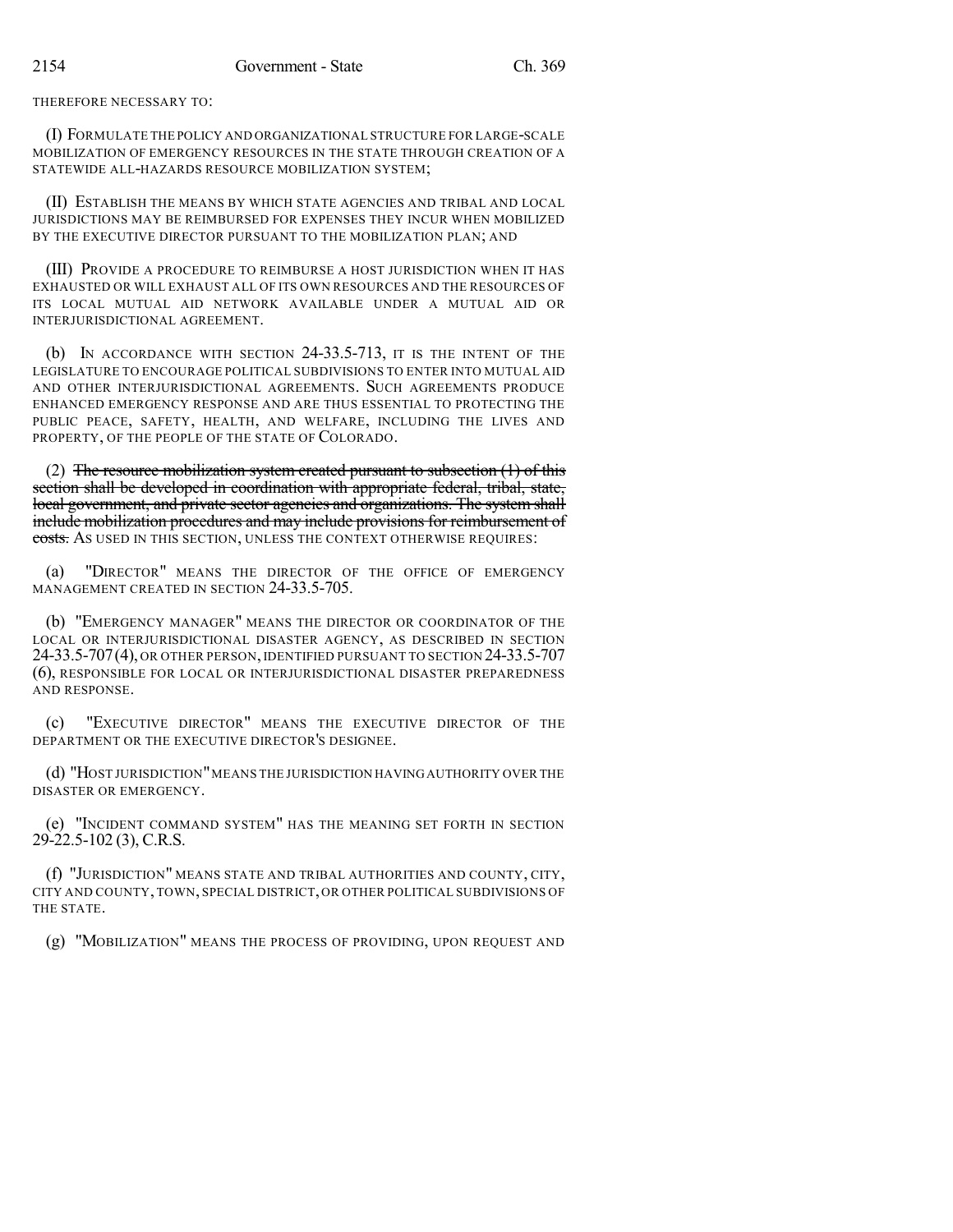## Ch. 369 Government - State 2155

SUBJECT TO AVAILABILITY, EMERGENCY RESOURCES BEYOND THOSE AVAILABLE THROUGH EXISTING INTERJURISDICTIONAL OR MUTUAL AID AGREEMENTS IN RESPONSE TO A REQUEST FROM A JURISDICTION IN WHICH AN EMERGENCY OR DISASTER SITUATION OR LOCAL EMERGENCY INCIDENT THAT HAS EXCEEDED OR WILL EXCEED THE CAPABILITIES OF AVAILABLE LOCAL RESOURCES. THE TERM INCLUDES THE NONHOST JURISDICTION'S AUTHORIZATION AND APPROVAL FOR REDISTRIBUTION OF RESOURCES EITHER TO DIRECT EMERGENCY INCIDENT ASSIGNMENTS OR TO ASSIGNMENT IN COMMUNITIES WHERE RESOURCES ARE NEEDED TO PROVIDE COVERAGE WHEN THOSE COMMUNITIES' RESOURCES HAVE BEEN MOBILIZED TO ASSIST OTHER JURISDICTIONS.

(h) "MOBILIZATION PLAN" MEANS THE STATEWIDE ALL-HAZARDS RESOURCE MOBILIZATION PLAN DEVELOPED AND UTILIZED PURSUANT TO THIS SECTION.

(i) "MOBILIZATION SYSTEM" MEANS THE STATEWIDE ALL-HAZARDS RESOURCE MOBILIZATION SYSTEM CREATED UNDER THIS SECTION, WHICH SYSTEM INCLUDES THE MOBILIZATION PLAN AND THE TECHNOLOGY AND PERSONNEL NECESSARY TO MOBILIZE RESOURCES ACCORDING TO THE PLAN.

(j) "MUTUAL AID" MEANS EMERGENCY INTERAGENCY ASSISTANCE RENDERED PURSUANT TO AN AGREEMENT BETWEEN THE JURISDICTIONS RENDERING AND RECEIVING ASSISTANCE.

(k) "NONHOST JURISDICTION" MEANS A JURISDICTION PROVIDING DISASTER OR EMERGENCY RESPONSE RESOURCES TO A HOST JURISDICTION.

(l) "UNIFIED COMMAND" HAS THE MEANING SET FORTH IN SECTION 29-22.5-102  $(8)$ , C.R.S.

(3) **Powers and duties.** (a) THE DIRECTOR SHALL DEVELOP AND MAINTAIN A STATEWIDE ALL-HAZARDS RESOURCE MOBILIZATION PLAN THAT SETS FORTH PROCEDURES FOR MOBILIZATION, ALLOCATION, DEPLOYMENT, COORDINATION, TRACKING, COST ACCOUNTING, AND DEMOBILIZATION OF RESOURCES DURING DISASTERS AND OTHER LARGE-SCALE EMERGENCIES AND LOCAL INCIDENTS THAT REQUIRE MORE RESOURCES THAN THOSE AVAILABLE UNDER ANY EXISTING INTERJURISDICTIONAL OR MUTUAL AID AGREEMENT. IN DEVELOPING THE MOBILIZATION PLAN, THE DIRECTOR SHALL CONSULT WITH AND SOLICIT RECOMMENDATIONS FROM THE HOMELAND SECURITY AND ALL-HAZARDS SENIOR ADVISORY COMMITTEE CREATED IN SECTION 24-33.5-1614AND OTHER APPROPRIATE REPRESENTATIVES OF STATE, TRIBAL, AND LOCAL GOVERNMENTAL AND PRIVATE SECTOR EMERGENCY MANAGEMENT ORGANIZATIONS. THE DIRECTOR SHALL ENSURE THAT THE MOBILIZATION PLAN IS CONSISTENT WITH, AND INCORPORATED INTO, THE COLORADO STATE EMERGENCY OPERATIONS PLAN.

(b) (I) THE EXECUTIVE DIRECTOR IS RESPONSIBLE FOR IMPLEMENTING THE MOBILIZATION PLAN, COORDINATING THE MOBILIZATION OF RESOURCES, AND MAKING A DETERMINATION AS TO POST-MOBILIZATION REIMBURSEMENT TO STATE AND NONHOST JURISDICTIONS, IN ACCORDANCE WITH THIS SECTION, OTHER APPLICABLE LAWS, AND THE MOBILIZATION PLAN, WHEN THE EXECUTIVE DIRECTOR DETERMINES IT IS NECESSARY TO DO SO TO PROTECT LIFE, PROPERTY, THE ENVIRONMENT, AND CULTURAL AND ECONOMIC RESOURCES.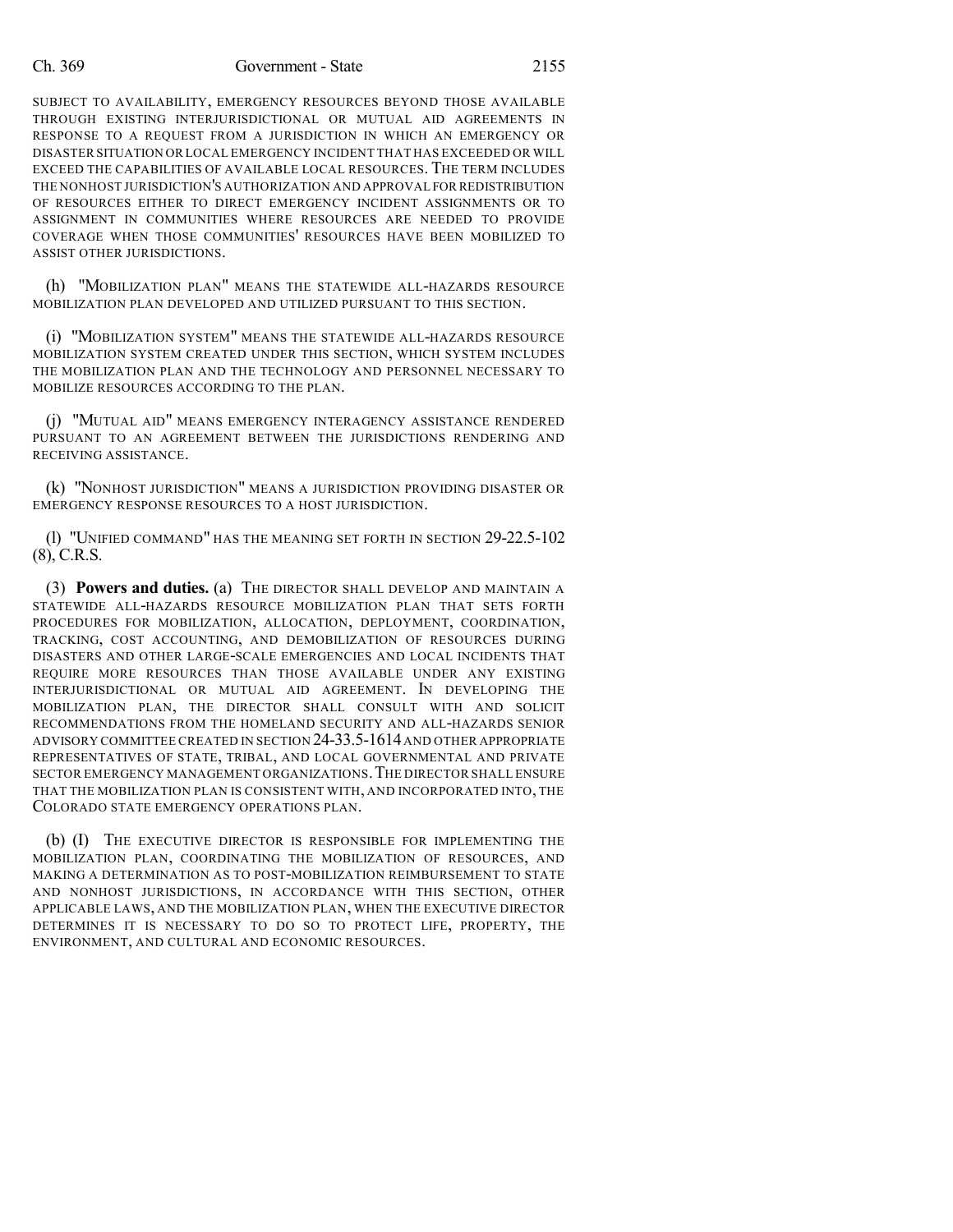(II) THE EXECUTIVE DIRECTOR SHALL SERVE AS STATE RESOURCE MOBILIZATION LIAISON WHEN THE MOBILIZATION PLAN IS IMPLEMENTED.

(4) **Mobilization.** (a) (I) THE EXECUTIVE DIRECTOR MAY ORDER THE IMPLEMENTATION OF THE STATE RESOURCE MOBILIZATION PLAN PURSUANT TO THIS SECTION ONLY IF HE OR SHE RECEIVES A REQUEST TO DO SO FROM THE GOVERNOR, SHERIFF,EMERGENCY MANAGER, OR OTHER AUTHORIZED PERSON IDENTIFIED IN THE STATE RESOURCE MOBILIZATION PLAN.

(II) THE EXECUTIVE DIRECTOR SHALL GRANT A MOBILIZATION REQUEST MADE PURSUANT TO SUBPARAGRAPH  $(I)$  of this paragraph  $(a)$  if the executive DIRECTOR DETERMINES THAT THE REQUEST IS IN RESPONSE TO A LARGE-SCALE EMERGENCY,DISASTER,OR OTHER LOCAL INCIDENT THAT EXCEEDS OR WILL EXCEED THE CAPABILITIES OF AVAILABLE LOCAL RESOURCES AND THOSE RESOURCES AVAILABLE THROUGH EXISTING MUTUAL AID AGREEMENTS.

(III) UPON RECEIVING A REQUEST FOR MOBILIZATION AND FINDING THAT THE REQUEST COMPLIES WITH THE APPROVAL REQUIREMENTS ESTABLISHED IN THE MOBILIZATION PLAN AND THAT EITHER THE LOCAL JURISDICTION HAS EXHAUSTED OR WILL EXHAUST ALL AVAILABLE RESOURCES, OR THAT THE COMPLEXITY OR SEVERITY OF THE INCIDENT REQUIRES RESOURCES NOT OTHERWISE AVAILABLE TO THE LOCAL JURISDICTION, THE EXECUTIVE DIRECTOR SHALL DETERMINE WHETHER TO IMPLEMENT MOBILIZATION IN ACCORDANCE WITH THE MOBILIZATION PLAN. IF SO, THE EXECUTIVE DIRECTOR SHALL MOBILIZE STATE AND NONHOST JURISDICTIONS IN ACCORDANCE WITH THE MOBILIZATION PLAN.

(IV) THE EXECUTIVE DIRECTOR MAY CONSIDER RESOURCES THAT HAVE ALREADY BEEN DEPLOYED TO ADDRESS AN INCIDENT TO BE MOBILIZED FOR THE PURPOSE OF REIMBURSEMENT OR COST-SHARING UNDER THE MOBILIZATION PLAN.

(b) UPON AND FOR THE DURATION OF MOBILIZATION:

(I) THE EXECUTIVE DIRECTOR SHALL SERVE AS A RESOURCE MOBILIZATION LIAISON TO THE LOCAL UNIFIED COORDINATION GROUP, INCIDENT COMMANDER, OR THE HOST JURISDICTION'S DISASTER AGENCY UNDER UNIFIED COMMAND TO SUPPORT THE MOBILIZATION EFFORT CONSISTENT WITH THE INCIDENT COMMAND SYSTEM AND MOBILIZATION PLAN AND PROCEDURES;

(II) THE RESOURCES, INCLUDING THOSE OF THE HOST JURISDICTION AND THOSE OF NONHOST JURISDICTIONS THAT RESPONDED EARLIER UNDER AN EXISTING INTERJURISDICTIONAL OR MUTUAL AID OR OTHER AGREEMENT, MAY REMAIN MOBILIZED, BASED ON CAPABILITY TO DO SO AND PURSUANT TO AGREEMENT BETWEEN THE EXECUTIVE DIRECTOR, THE INCIDENT COMMANDER, AND THE HOST JURISDICTION OR NONHOST JURISDICTION THAT PROVIDED THE RESOURCES;

(III) THE REASSIGNMENT OR REALLOCATION OF RESOURCES DUE TO MULTIPLE CONCURRENT INCIDENTS OR OTHER SITUATIONS OF RESOURCE SCARCITY SHALL BE PRIORITIZED PURSUANT TO THE POLICIES AND PROCEDURES SPECIFIED IN THE MOBILIZATION PLAN.

(IV) ANY LIMITS ON OR EXEMPTION FROM LIABILITY TO WHICH THE JURISDICTIONS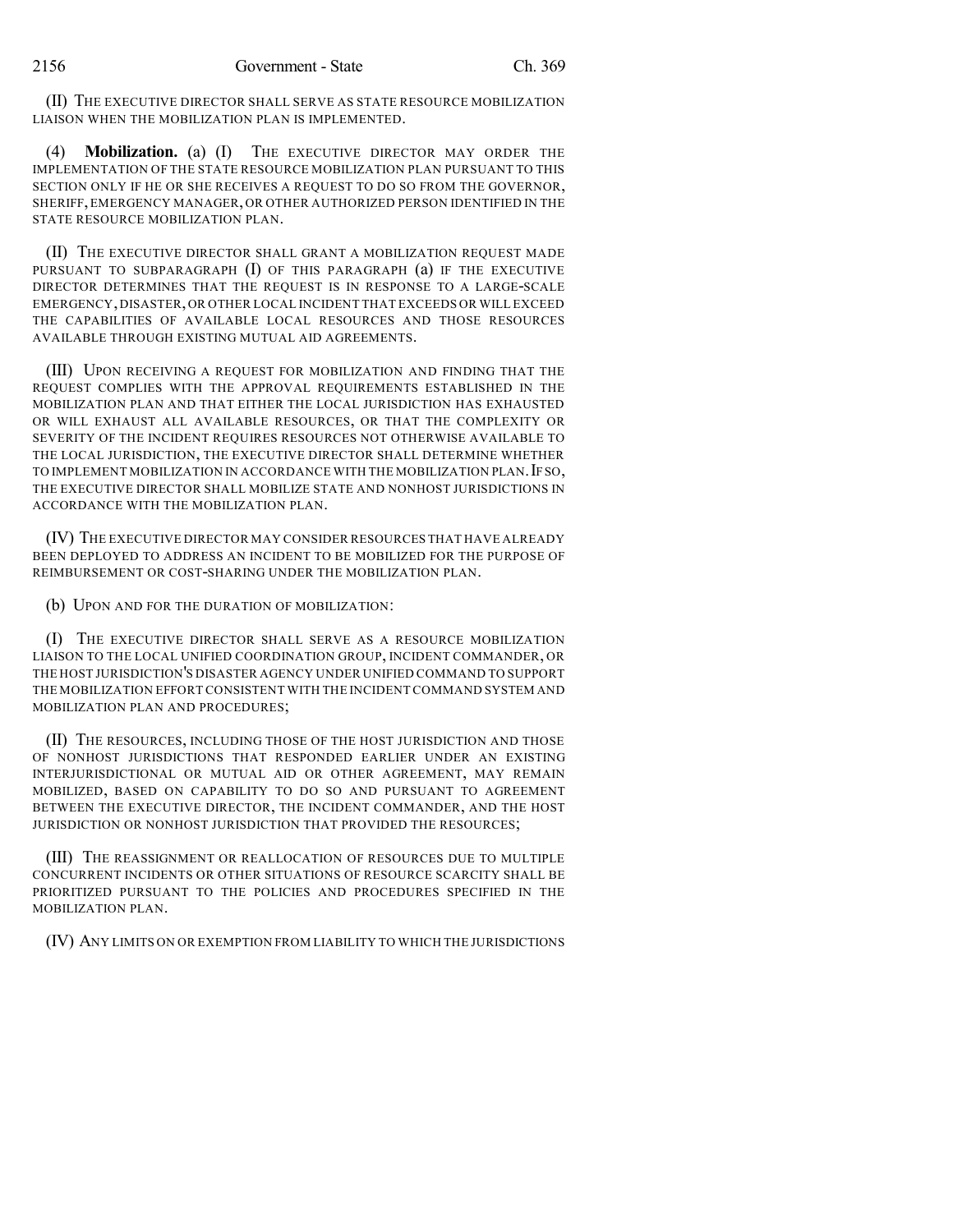PROVIDING RESOURCES IN RESPONSE TO A MOBILIZATION EFFECTED UNDER THIS SECTION ARE ENTITLED UNDER LAW APPLY AS THOUGH THE JURISDICTIONS WERE OPERATING UNDER THEIR NORMAL STATUTORY AUTHORITIES WITHIN THEIR JURISDICTIONAL BOUNDARIES.

(c) THE EXECUTIVE DIRECTOR, IN CONSULTATION WITH THE LOCAL INCIDENT COMMANDER,SHALL DETERMINE WHEN MOBILIZATION IS NO LONGER REQUIRED AND, AT THAT TIME, SHALL DECLARE THE END TO THE MOBILIZATION.

(5) **Reimbursement.** (a) THE DIRECTOR, IN CONSULTATION WITH THE OFFICE OF STATE PLANNING AND BUDGETING CREATED IN SECTION 24-37-102, SHALL DEVELOP PROCEDURES TO FACILITATE REIMBURSEMENT TO STATE AGENCIES AND JURISDICTIONS FROM APPROPRIATE FEDERAL AND STATE FUNDS WHEN STATE AGENCIES AND JURISDICTIONS ARE MOBILIZED BY THE EXECUTIVE DIRECTOR PURSUANT TO THE MOBILIZATION PLAN. THE DIRECTOR SHALL ENSURE THAT THESE PROCEDURES PROVIDE REIMBURSEMENT IN AS TIMELY A MANNER AS POSSIBLE.

(b) (I) IN ORDER TO BE ELIGIBLE FOR SUPPORT UNDER THE MOBILIZATION PLAN, A JURISDICTION MUST BE MOBILIZED PURSUANT TO SUBPARAGRAPH (III) OF PARAGRAPH (a) OF SUBSECTION (4) OF THIS SECTION AND MUST BE PARTICIPATING IN AN INTERJURISDICTIONAL OR MUTUAL AID AGREEMENT ENTERED INTO PURSUANT TO THIS PART 7.

(II) ALL MOBILIZED NONHOST JURISDICTIONS ARE ELIGIBLE FOR EXPENSE REIMBURSEMENT FROM THE TIME OF THE MOBILIZATION DECLARATION THROUGH DEMOBILIZATION.

(6) **Resource mobilization fund - notice of funding through gifts, grants, and donations - repeal.** (a) THERE IS HEREBY CREATED IN THE STATE TREASURY THE RESOURCE MOBILIZATION FUND, WHICH FUND SHALL BE ADMINISTERED BY THE EXECUTIVE DIRECTOR, IN ACCORDANCE WITH PARAGRAPH (b) OF THIS SUBSECTION (6), TO PROVIDE REIMBURSEMENT TO STATE AGENCIES AND JURISDICTIONS MOBILIZED BY THE EXECUTIVE DIRECTOR PURSUANT TO THIS SECTION. THE EXECUTIVE DIRECTOR IS AUTHORIZED TO SEEK AND ACCEPT GIFTS, GRANTS, REIMBURSEMENTS, OR DONATIONS FROM PRIVATE OR PUBLIC SOURCES FOR THE PURPOSES OF THIS SECTION. THE FUND CONSISTS OF ALL MONEYS THAT MAY BE APPROPRIATED THERETO BY THE GENERAL ASSEMBLY, MONEYS THAT MAY BE TRANSFERRED PURSUANT TO SECTION 24-33.5-706 (4.5), AND ALL PRIVATE AND PUBLIC FUNDS RECEIVED THROUGH GIFTS, GRANTS, REIMBURSEMENTS, OR DONATIONS THAT ARE TRANSMITTED TO THE STATE TREASURER AND CREDITED TO THE FUND. ALL INTEREST EARNED FROM THE INVESTMENT OF MONEYS IN THE FUND SHALL BE CREDITED TO THE FUND. THE MONEYS IN THE FUND ARE HEREBY CONTINUOUSLY APPROPRIATED FOR THE PURPOSES INDICATED IN THIS SECTION.ANY MONEYS NOT EXPENDED AT THE END OF THE FISCAL YEAR SHALL REMAIN IN THE FUND AND SHALL NOT BE TRANSFERRED TO OR REVERT TO THE GENERAL FUND.

(b) THE EXECUTIVE DIRECTOR SHALL USE THE MONEYS IN THE RESOURCE MOBILIZATION FUND TO PROVIDE REIMBURSEMENT TO STATE AGENCIES AND JURISDICTIONS FOR INCIDENTS IN ACCORDANCE WITH THE TERMS OF THE MOBILIZATION PLAN.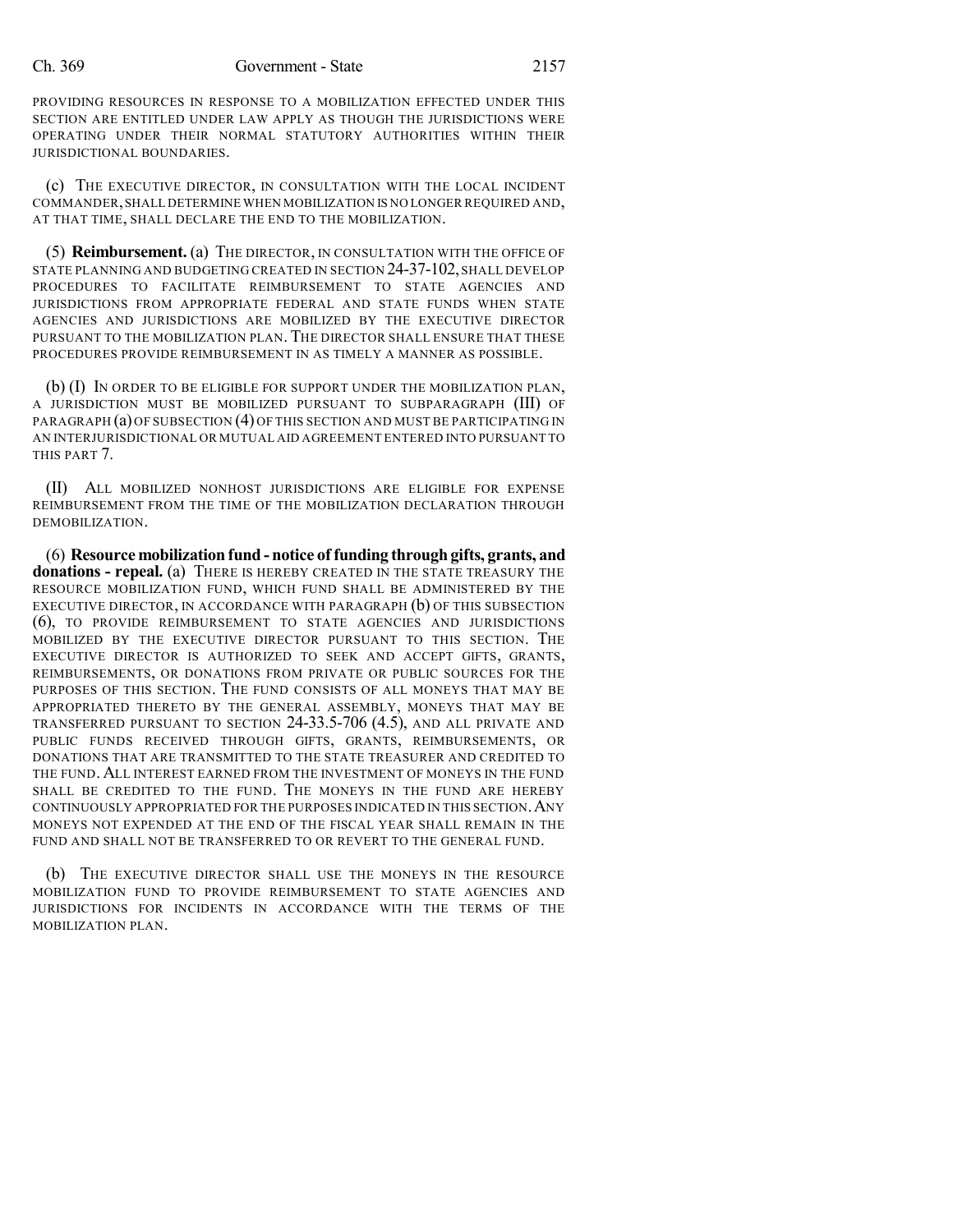(c) (I) THE GENERAL ASSEMBLY FINDS THAT THE IMPLEMENTATION OF THIS SECTION RELIES ENTIRELY OR IN PART ON THE RECEIPT OF ADEQUATE FUNDING THROUGH GIFTS, GRANTS, OR DONATIONS.THE EXECUTIVE DIRECTOR SHALL NOTIFY THE LEGISLATIVE COUNCIL STAFF WHEN ADEQUATE FUNDING THROUGH GIFTS, GRANTS, OR DONATIONS FOR THE PURPOSE DESCRIBED IN PARAGRAPH (b) OF THIS SUBSECTION (6) HAS BEEN RECEIVED AND SHALL INCLUDE IN THE NOTICE THE INFORMATION SPECIFIED IN SECTION 24-75-1303 (3).

(II) THIS PARAGRAPH (c) IS REPEALED, EFFECTIVE JULY 1, 2016.

(7) (a) NOTHING IN THIS SECTION LIMITS THE POWERS OF THE GOVERNOR DURING A DISASTER UNDER 24-33.5-704.

(b) EXCEPT AS EXPRESSLY PROVIDED IN THIS SECTION, NOTHING IN THIS SECTION LIMITS THE ELIGIBILITY OF ANY NONHOST JURISDICTION FOR REIMBURSEMENT OF EXPENSES INCURRED IN PROVIDING RESOURCES FOR MOBILIZATION.

(c) NOTHING IN THIS SECTION PRECLUDES A STATE OR LOCAL GOVERNMENTAL ENTITY FROM SEEKING PUBLIC ASSISTANCE FUNDING PURSUANT TO THE FEDERAL "ROBERT T. STAFFORD DISASTER RELIEF AND EMERGENCY ASSISTANCE ACT", AS AMENDED, 42 U.S.C. SEC. 5121 ET SEQ.

**SECTION 2.** In Colorado Revised Statutes, 24-33.5-706, **add** (4.5) as follows:

**24-33.5-706. Disaster emergency fund - established - financing - legislative intent - repeal.** (4.5) THE GOVERNOR MAY, FROM TIME TO TIME AS THE GOVERNOR DEEMS NECESSARY BASED ON HIS OR HER DETERMINATION THAT A DISASTER EMERGENCY IS IMMINENT, DIRECT THE STATE TREASURER TO TRANSFER, AND THE STATE TREASURER SHALL TRANSFER, MONEYS FROM THE DISASTER EMERGENCY FUND TO THE RESOURCE MOBILIZATION FUND CREATED IN SECTION 24-33.5-705.4 (6).

**SECTION 3. Appropriation.** (1) In addition to any other appropriation, there is hereby appropriated, out of any moneys in the general fund, not otherwise appropriated, to the department of public safety, for the fiscal year beginning July  $1,2013$ , the sum of \$260,114 and 2.8 FTE, or so much thereof as may be necessary, to be allocated for the implementation of this act as follows:

(a) \$152,114 and 2.8 FTE for the office of emergency management for program administration; and

(b) \$108,000 for the purchase of computer center services.

(2) In addition to any other appropriation, there is hereby appropriated to the governor - lieutenant governor - state planning and budgeting, for the fiscal year beginning July 1, 2013, the sum of \$108,000, or so much thereof as may be necessary, for allocation to the office of information technology, for the provision of computer center services for the department of public safety related to the implementation of this act. Said sum is from reappropriated funds received from the department of public safety out of the appropriation made in paragraph (b) of subsection (1) of this section.